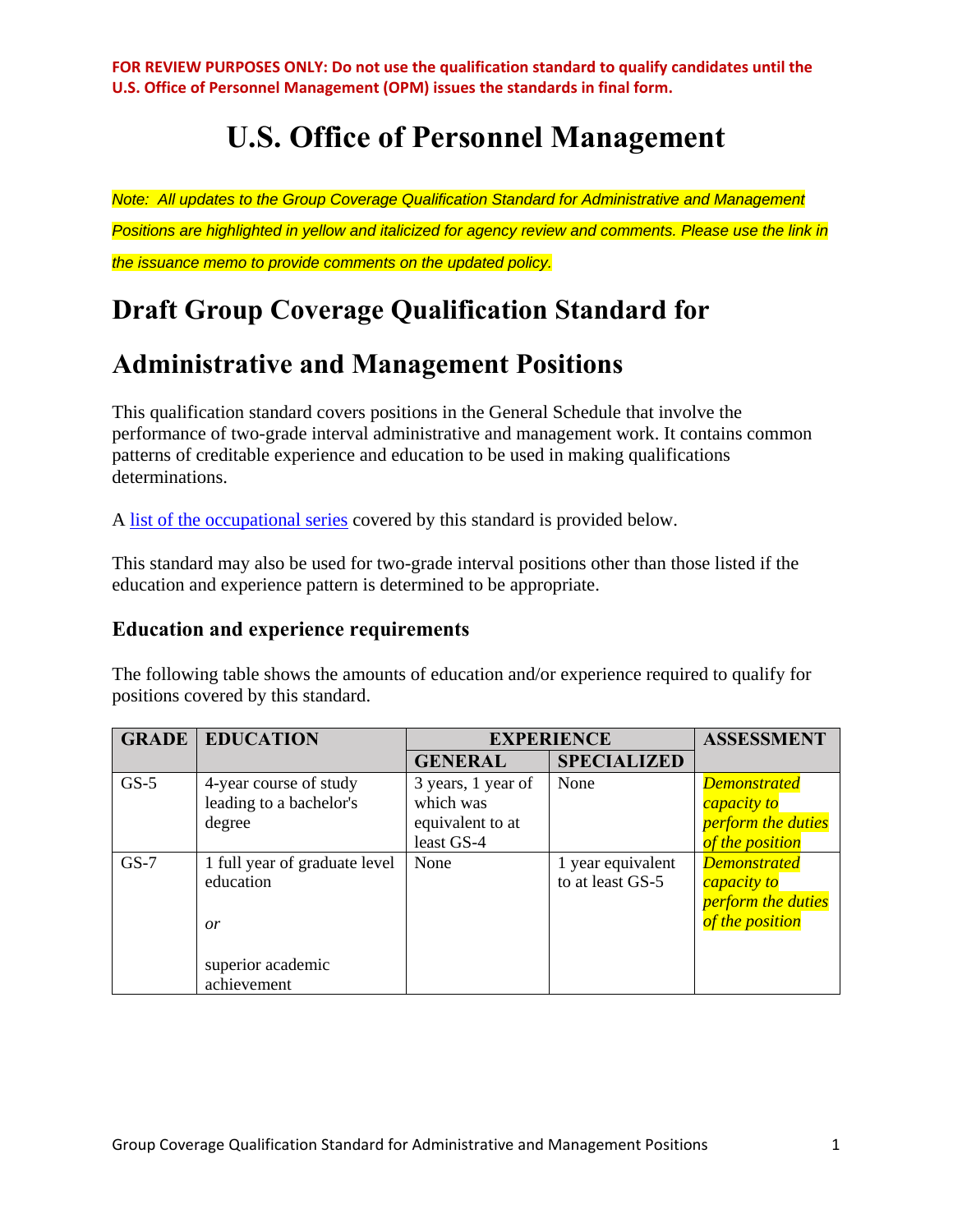| <b>GRADE</b>            | <b>EDUCATION</b>                                                                                                                                                                      | <b>EXPERIENCE</b> |                                                            | <b>ASSESSMENT</b>                                                           |
|-------------------------|---------------------------------------------------------------------------------------------------------------------------------------------------------------------------------------|-------------------|------------------------------------------------------------|-----------------------------------------------------------------------------|
|                         |                                                                                                                                                                                       | <b>GENERAL</b>    | <b>SPECIALIZED</b>                                         |                                                                             |
| $GS-9$                  | master's or equivalent<br>graduate degree<br>or<br>2 full years of progressively<br>higher level graduate<br>education leading to such a<br>degree<br>or<br>LL.B. or J.D., if related | None              | 1 year equivalent<br>to at least GS-7                      | <b>Demonstrated</b><br>capacity to<br>perform the duties<br>of the position |
| $GS-11$                 | Ph.D. or equivalent<br>doctoral degree<br>or<br>3 full years of progressively<br>higher level graduate<br>education leading to such a<br>degree<br>or<br>LL.M., if related            | None              | 1 year equivalent<br>to at least GS-9                      | <b>Demonstrated</b><br>capacity to<br>perform the duties<br>of the position |
| $GS-12$<br>and<br>above | None                                                                                                                                                                                  | None              | 1 year equivalent<br>to at least next<br>lower grade level | <b>Demonstrated</b><br>capacity to<br>perform the duties<br>of the position |

**NOTE:** A course of study is closely related to an occupation when the activities performed and skills developed in the classroom while fulfilling the requirements of a course or degree are analogous to those learned in the first several years in a given occupation. For example, courses in Biology, Organic Chemistry, or Ecophysiology are closely related to the occupation of Marine Biology. Courses in Psychology or Political Science taken in fulfillment of General Education requirements are not. Equivalent combinations of education and experience are qualifying for all grade levels for which both education and experience are acceptable.

Some of the occupational series covered by this standard include both one- and two-grade interval work. The qualification requirements described in this standard apply only to those positions that typically follow a two-grade interval pattern. While the levels of experience shown for most positions covered by this standard follow the grade level progression pattern outlined in the table, users of the standard should refer to  $\mathbf{E}.3(p)$  in the "Policies and Instructions" for guidance on crediting experience for positions with different lines of progression.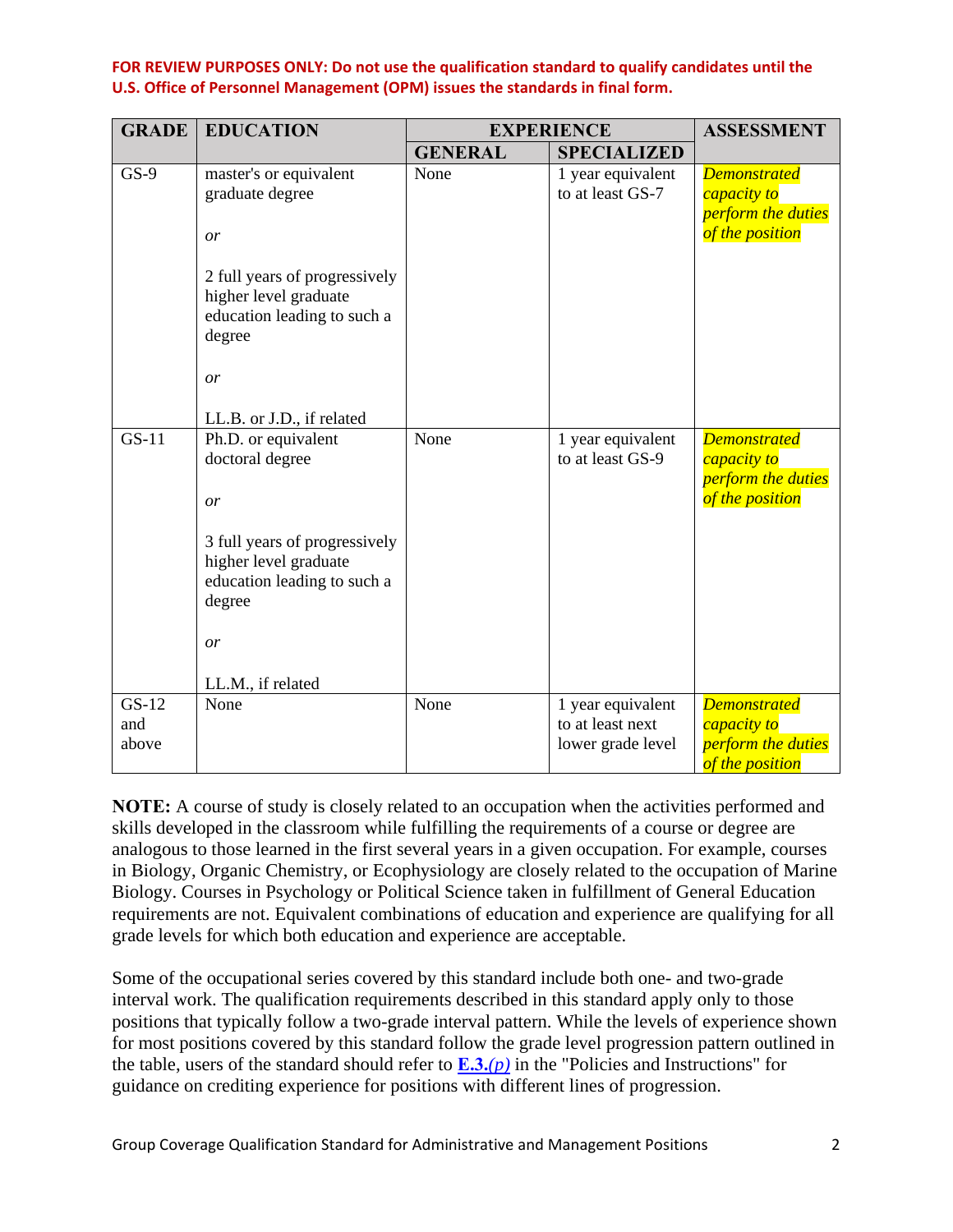Undergraduate Education: Successful completion of a full 4-year course of study in **a closely related course of study** leading to a bachelor's degree, in an accredited college or university, meets the GS-5 level requirements for many positions covered by this standard. Others have individual occupational requirements that, due to legal requirements, specify that applicants must, in general, (1) have specific course work that meets the requirements for a major in a **particular field(s),** or (2) have at least 24 semester hours of course work in the field(s) identified. One year of full-time undergraduate study is defined as 30 semester hours or 45 quarter hours.

Superior Academic Achievement: The superior academic achievement provision is applicable to all occupations covered by this standard. See the "General Policies and Instructions" for specific guidance on applying the superior academic achievement provision.

Graduate Education: Education at the graduate level in an accredited college or university in the amounts shown in the table meets the requirements for positions at GS-7 through GS-11. Such education must demonstrate the knowledge, skills, abilities, and *competencies* necessary to do the work.

One year of full-time graduate education is considered to be the number of credit hours that the school attended has determined to represent 1 year of full-time study. If that information cannot be obtained from the school, 18 semester hours should be considered as satisfying the 1 year of full-time study requirement.

Part-time graduate education is creditable in accordance with its relationship to a year of fulltime study at the school attended.

For certain positions covered by this standard, the work may be recognized as sufficiently technical or specialized that graduate study alone may not provide the knowledge and skills needed to perform the work. In such cases, agencies may use selective factors to screen out applicants without actual work experience.

*Education may only be used as a requirement for applicants in cases in which minimum education is required to successfully perform work. It is important that agencies not overemphasize the possession of credentials as a means of determining whether applicants meet minimum qualification requirements in a series where the standard permits qualification on the basis of experience or education. For jobs that do not legally require a degree, applicants may qualify candidates without a degree. A more comprehensive evaluation must be made of applicant's entire backgrounds, with full consideration given to both education and experience to properly qualify applicants. Assessments may be used to determine if applicants possess the KSAs and competencies needed to perform the work.*

General Experience: For positions for which individual occupational requirements do not specify otherwise, general experience is 3 years of progressively responsible experience, 1 year of which was equivalent to at least GS-4, that demonstrates the ability to: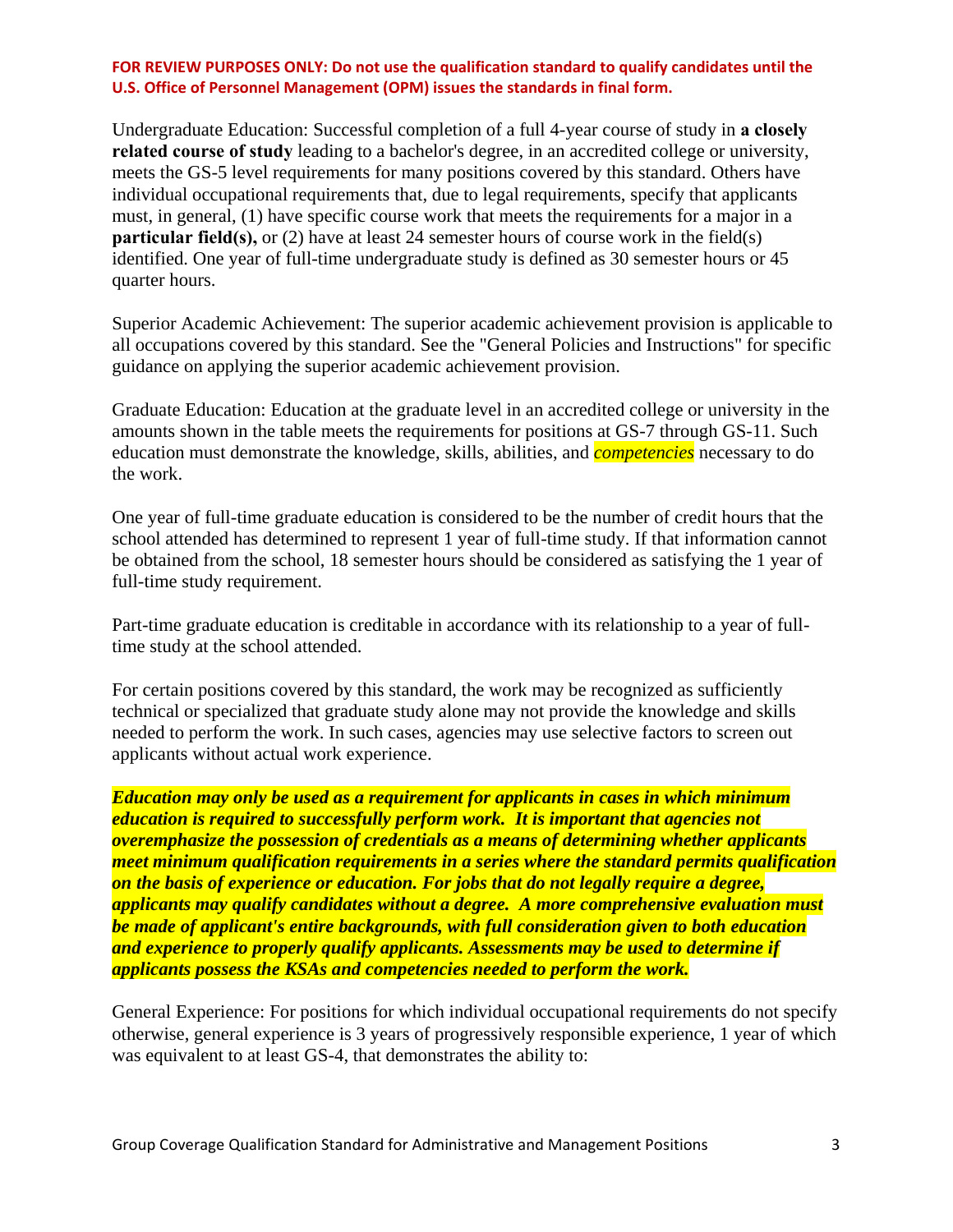- 1. Analyze problems to identify significant factors, gather pertinent data, and recognize solutions;
- 2. Plan and organize work; and
- 3. Communicate effectively orally and in writing.

Such experience may have been gained in administrative, professional, technical, investigative, or other responsible work. Experience in substantive and relevant secretarial, clerical, or other responsible work may be qualifying as long as it provided evidence of the knowledge, skills, abilities (KSA's), and *competencies* necessary to perform the duties of the position to be filled. Experience of a general clerical nature (typing, filing, routine procedural processing, maintaining records, or other nonspecialized tasks) is not creditable. Trades or crafts experience appropriate to the position to be filled may be creditable for some positions.

For some occupations or positions, applicants must have had work experience that demonstrated KSA's in addition to those identified above. Positions with more specific general experience requirements than those described here are shown in the appropriate individual occupational requirements.

Specialized Experience: Experience that equipped the applicant with the particular knowledge, skills, abilities, and *competencies* to perform successfully the duties of the position, and that is typically in or related to the work of the position to be filled. To be creditable, specialized experience must have been equivalent to at least the next lower grade level in the normal line of progression for the occupation in the organization. Applicants who have the 1 year of appropriate specialized experience, as indicated in the table, are not required by this standard to have general experience, education above the high school level, or any additional specialized experience to meet the minimum qualification requirements.

Combining Education and Experience: Combinations of successfully completed post-high school education and experience may be used to meet total qualification recommendations for the grade levels specified in the table, and may be computed by first determining the applicant's total qualifying experience as a percentage of the experience required for the grade level; then determining the applicant's education as a percentage of the education recommended for the grade level; and then adding the two percentages. The total percentages must equal at least 100 percent to qualify an applicant for that grade level. Only graduate education in excess of the amount required for the next lower grade level may be used to qualify applicants for positions at grades GS-9 and GS-11. (When crediting education that requires specific course work, prorate the number of hours of related courses required as a proportion of the total education to be used.)

The following are examples of how education and experience may be combined. They are examples only and not all-inclusive.

The position to be filled is a Quality Assurance Specialist, GS-1910-5. An applicant has 2 years of general experience and 45 semester hours of college that included 9 semester hours in related course work as described in the individual occupational requirements. The applicant meets 67 percent of the recommended experience and 38 percent of the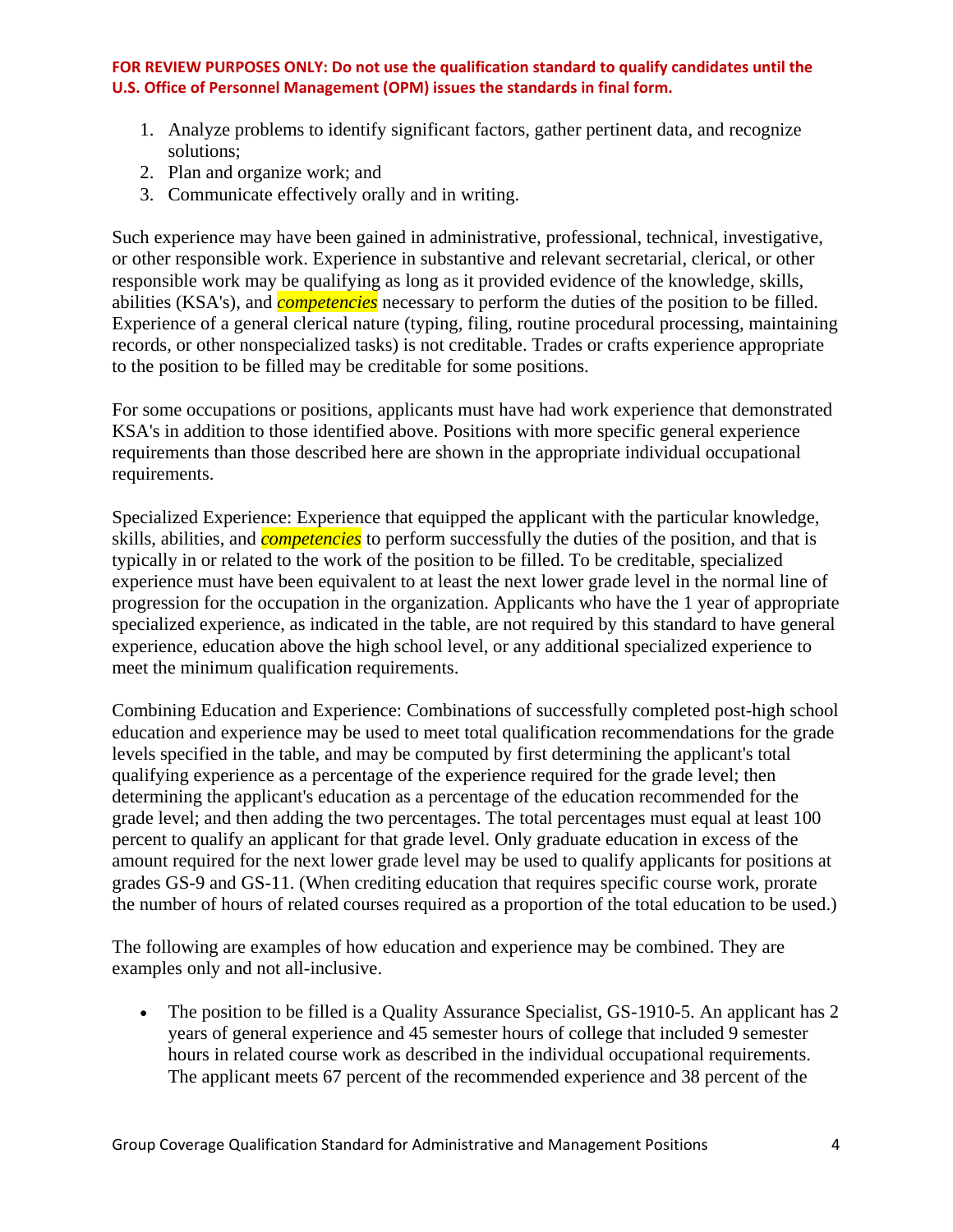required education. Therefore, the applicant exceeds 100 percent of the total recommendation and is qualified for the position.

- The position to be filled is a Management Analyst, GS-343-9. An applicant has 6 months of specialized experience equivalent to GS-7 and 1 year of graduate level education. The applicant does not meet the recommended education, since he or she does not have any graduate study beyond that which is required for GS-7. Therefore, the applicant meets only 50 percent of the total requirement and is not qualified for the position. (The applicant's first year of graduate study is not qualifying for GS-9.)
- The position to be filled is a Music Specialist, GS-1051-11. An applicant has 9 months of specialized experience equivalent to GS-9 and 2 1/2 years of creditable graduate level education in music. The applicant meets 75 percent of the recommended experience and 50 percent of the recommended education, i.e., the applicant has 1/2 year of graduate study beyond that recommended for GS-9. Therefore, the applicant exceeds the total recommended and is qualified for the position. (The applicant's first 2 years of graduate study are not qualifying for GS-11.)

## **Using selective factors for positions covered by this standard**

Selective factors must represent knowledge, skills, abilities, or *competencies* that are essential for successful job performance and cannot reasonably be acquired on the job during the period of orientation/training customary for the position being filled. For example, while the individual occupational requirements for Recreation Specialist provide for applicants to meet minimum qualifications on the basis of education or experience in any one of a number of recreational fields, a requirement for knowledge of therapeutic recreation may be needed to perform the duties of a position providing recreation services to persons with physical disabilities. If that is the case, such knowledge could be justified as a selective factor in filling the position.

## **Occupational Coverage**

A list of the occupational series covered by this qualification standard is provided below. The occupational series marked with an asterisk have individual occupational requirements.

[GS-006 Correctional Institution Administration\\*](https://www.opm.gov/policy-data-oversight/classification-qualifications/general-schedule-qualification-standards/0000/correctional-institution-administration-series-0006/) [GS-011 Bond Sales Promotion\\*](https://www.opm.gov/policy-data-oversight/classification-qualifications/general-schedule-qualification-standards/0000/bond-sales-promotion-series-0011/) [GS-017 Explosives Safety](https://www.opm.gov/policy-data-oversight/classification-qualifications/general-schedule-qualification-standards/0000/explosives-safety-0017/) [GS-018 Safety and Occupational Health Management\\*](https://www.opm.gov/policy-data-oversight/classification-qualifications/general-schedule-qualification-standards/0000/safety-and-occupational-health-management-series-0018/) [GS-023 Outdoor Recreation Planning](https://www.opm.gov/policy-data-oversight/classification-qualifications/general-schedule-qualification-standards/0000/outdoor-recreation-planning-series-0023/)[\\*](#page-7-0) [GS-028 Environmental Protection Specialist](https://www.opm.gov/policy-data-oversight/classification-qualifications/general-schedule-qualification-standards/0000/environmental-protection-specialist-series-0028/) [GS-030 Sports Specialist\\*](https://www.opm.gov/policy-data-oversight/classification-qualifications/general-schedule-qualification-standards/0000/sports-specialist-series-0030/) [GS-062 Clothing Design\\*](https://www.opm.gov/policy-data-oversight/classification-qualifications/general-schedule-qualification-standards/0000/clothing-design-series-0062/) [GS-080 Security Administration](https://www.opm.gov/policy-data-oversight/classification-qualifications/general-schedule-qualification-standards/0000/security-administration-series-0080/) [GS-089 Emergency Management Series](https://www.opm.gov/policy-data-oversight/classification-qualifications/general-schedule-qualification-standards/0000/emergency-management-series-0089/) [GS-105 Social Insurance Administration](https://www.opm.gov/policy-data-oversight/classification-qualifications/general-schedule-qualification-standards/0100/social-insurance-administration-series-0105/) [GS-106 Unemployment Insurance\\*](https://www.opm.gov/policy-data-oversight/classification-qualifications/general-schedule-qualification-standards/0100/unemployment-insurance-series-0106/) [GS-107 Health Insurance Administration](https://www.opm.gov/policy-data-oversight/classification-qualifications/general-schedule-qualification-standards/0100/health-insurance-administration-series-0107/) [GS-132 Intelligence](https://www.opm.gov/policy-data-oversight/classification-qualifications/general-schedule-qualification-standards/0100/intelligence-series-0132/)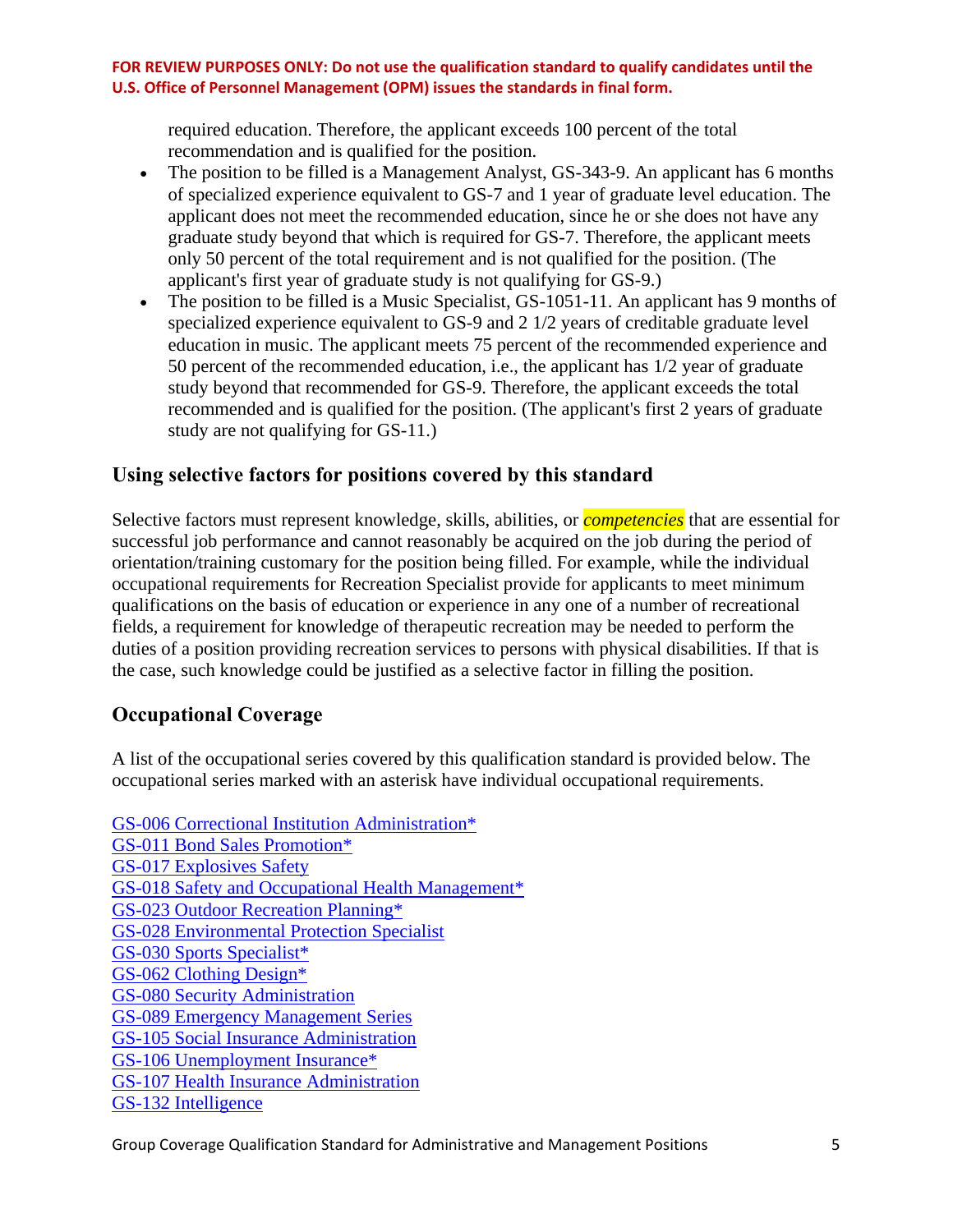[GS-136 International Cooperation](https://www.opm.gov/policy-data-oversight/classification-qualifications/general-schedule-qualification-standards/0100/international-cooperation-series-0136/) [GS-142 Workforce Development](https://www.opm.gov/policy-data-oversight/classification-qualifications/general-schedule-qualification-standards/0100/manpower-development-series-0142/) [GS-160 Civil Rights Analysis](https://www.opm.gov/policy-data-oversight/classification-qualifications/general-schedule-qualification-standards/0100/civil-rights-analysis-series-0160/) [GS-188 Recreation Specialist](https://www.opm.gov/policy-data-oversight/classification-qualifications/general-schedule-qualification-standards/0100/recreation-specialist-series-0188/)[\\*](#page-7-0) [GS-201 Human Resources Management](https://www.opm.gov/policy-data-oversight/classification-qualifications/general-schedule-qualification-standards/0200/human-resources-management-series-0201/) [GS-244 Labor Management Relations Examining\\*](https://www.opm.gov/policy-data-oversight/classification-qualifications/general-schedule-qualification-standards/0200/labor-management-relations-examining-series-0244/) [GS-260 Equal Employment Opportunity](https://www.opm.gov/policy-data-oversight/classification-qualifications/general-schedule-qualification-standards/0200/equal-employment-opportunity-series-0260/) [GS-301 Miscellaneous Administration and Program](https://www.opm.gov/policy-data-oversight/classification-qualifications/general-schedule-qualification-standards/0300/miscellaneous-administration-and-program-series-0301/) [GS-334 Computer Specialist](https://www.opm.gov/policy-data-oversight/classification-qualifications/general-schedule-qualification-standards/0300/gs-2210-information-technology-management-series/)[\\*](#page-7-0) [\(Replaced by GS-2210\)](https://www.opm.gov/policy-data-oversight/classification-qualifications/general-schedule-qualification-standards/0300/gs-2210-information-technology-management-series/)  [GS-0306, Government Information Series](https://www.opm.gov/policy-data-oversight/classification-qualifications/general-schedule-qualification-standards/0300/government-information-series-0306/) [GS-0308 Records and Information Management](https://www.opm.gov/policy-data-oversight/classification-qualifications/general-schedule-qualification-standards/0300/records-and-information-series-0308/) [GS-340 Program Management](https://www.opm.gov/policy-data-oversight/classification-qualifications/general-schedule-qualification-standards/0300/program-management-series-0340/) [GS-341 Administrative Officer](https://www.opm.gov/policy-data-oversight/classification-qualifications/general-schedule-qualification-standards/0300/administrative-officer-series-0341/) [GS-343 Management and Program Analysis](https://www.opm.gov/policy-data-oversight/classification-qualifications/general-schedule-qualification-standards/0300/management-and-program-analysis-series-0343/) [GS-346 Logistics Management](https://www.opm.gov/policy-data-oversight/classification-qualifications/general-schedule-qualification-standards/0300/logistics-management-series-0346/) [GS-360 Equal Opportunity Compliance](https://www.opm.gov/policy-data-oversight/classification-qualifications/general-schedule-qualification-standards/0300/equal-opportunity-compliance-series-0360/) [GS-362 Electric Accounting Machine Project Planning](https://www.opm.gov/policy-data-oversight/classification-qualifications/general-schedule-qualification-standards/0300/electric-accounting-machine-project-planning-series-0362/) [GS-391 Telecommunications\\*](https://www.opm.gov/policy-data-oversight/classification-qualifications/general-schedule-qualification-standards/0300/telecommunications-series-0391/) [GS-501 Financial Administration and Program](https://www.opm.gov/policy-data-oversight/classification-qualifications/general-schedule-qualification-standards/0500/financial-administration-and-program-series-0501/) [GS-505 Financial Management](https://www.opm.gov/policy-data-oversight/classification-qualifications/general-schedule-qualification-standards/0500/financial-management-series-0505/)[\\*](#page-7-0) [GS-526 Tax Specialist\\*](https://www.opm.gov/policy-data-oversight/classification-qualifications/general-schedule-qualification-standards/0500/tax-specialist-series-0526/) [GS-560 Budget Analysis](https://www.opm.gov/policy-data-oversight/classification-qualifications/general-schedule-qualification-standards/0500/budget-analysis-series-0560/) [GS-570 Financial Institution Examining\\*](https://www.opm.gov/policy-data-oversight/classification-qualifications/general-schedule-qualification-standards/0500/financial-institution-examining-series-0570/) [GS-669 Medical Records Administration](https://www.opm.gov/policy-data-oversight/classification-qualifications/general-schedule-qualification-standards/0600/medical-records-administration-series-0669/)[\\*](#page-7-0) [GS-670 Health System Administration](https://www.opm.gov/policy-data-oversight/classification-qualifications/general-schedule-qualification-standards/0600/health-system-administration-series-0670/)[\\*](#page-7-0) [GS-671 Health System Specialist\\*](https://www.opm.gov/policy-data-oversight/classification-qualifications/general-schedule-qualification-standards/0600/health-system-administration-series-0671/) [GS-672 Prosthetic Representative](https://www.opm.gov/policy-data-oversight/classification-qualifications/general-schedule-qualification-standards/0600/prosthetic-representative-series-0672/) [GS-673 Hospital Housekeeping Management\\*](https://www.opm.gov/policy-data-oversight/classification-qualifications/general-schedule-qualification-standards/0600/hospital-housekeeping-management-series-0673/) [GS-685 Public Health Program Specialist](https://www.opm.gov/policy-data-oversight/classification-qualifications/general-schedule-qualification-standards/0600/public-health-program-specialist-series-0685/)[\\*](#page-7-0) [GS-828 Construction Analyst](https://www.opm.gov/policy-data-oversight/classification-qualifications/general-schedule-qualification-standards/0800/construction-analyst-series-0828/)[\\*](#page-7-0) [GS-901 General Legal and Kindred Administration](https://www.opm.gov/policy-data-oversight/classification-qualifications/general-schedule-qualification-standards/0900/general-legal-and-kindred-administration-series-0901/) [GS-920 Estate Tax Examining](https://www.opm.gov/policy-data-oversight/classification-qualifications/general-schedule-qualification-standards/0900/estate-tax-examining-series-0920/) [GS-930 Hearings and Appeals](https://www.opm.gov/policy-data-oversight/classification-qualifications/general-schedule-qualification-standards/0900/hearings-and-appeals-series-0930/) [GS-950 Paralegal Specialist](https://www.opm.gov/policy-data-oversight/classification-qualifications/general-schedule-qualification-standards/0900/paralegal-specialist-series-0950/) [GS-958 Pension Law Specialist](https://www.opm.gov/policy-data-oversight/classification-qualifications/general-schedule-qualification-standards/0900/pension-law-specialist-series-0958/)[\\*](#page-7-0) [GS-965 Land Law Examining\\*](https://www.opm.gov/policy-data-oversight/classification-qualifications/general-schedule-qualification-standards/0900/land-law-examining-series-0965/) [GS-967 Passport and Visa Examining\\*](https://www.opm.gov/policy-data-oversight/classification-qualifications/general-schedule-qualification-standards/0900/passport-and-visa-examining-series-0967/) [GS-991 Workers' Compensation Claims Examining](https://www.opm.gov/policy-data-oversight/classification-qualifications/general-schedule-qualification-standards/0900/workers-compensation-claims-examining-series-0991/) [GS-993 Railroad Retirement Claims Examining](https://www.opm.gov/policy-data-oversight/classification-qualifications/general-schedule-qualification-standards/0900/railroad-retirement-claims-examining-series-0993/) [GS-996 Veterans Claims Examining](https://www.opm.gov/policy-data-oversight/classification-qualifications/general-schedule-qualification-standards/0900/veteran-claims-examining-series-0996/) [GS-1001 General Arts and Information\\*](https://www.opm.gov/policy-data-oversight/classification-qualifications/general-schedule-qualification-standards/1000/general-arts-and-information-series-1001-two-grade-interval-positions/) [GS-1008 Interior Design\\*](https://www.opm.gov/policy-data-oversight/classification-qualifications/general-schedule-qualification-standards/1000/interior-design-series-1008/) [GS-1010 Exhibits Specialist\\*](https://www.opm.gov/policy-data-oversight/classification-qualifications/general-schedule-qualification-standards/1000/exhibits-specialist-series-1010/) [GS-1020 Illustrating](https://www.opm.gov/policy-data-oversight/classification-qualifications/general-schedule-qualification-standards/1000/illustrating-series-1020/)[\\*](#page-7-0) [GS-1035 Public Affairs](https://www.opm.gov/policy-data-oversight/classification-qualifications/general-schedule-qualification-standards/1000/public-affairs-series-1035/) [GS-1040 Language Specialist\\*](https://www.opm.gov/policy-data-oversight/classification-qualifications/general-schedule-qualification-standards/1000/language-specialist-series-1040/)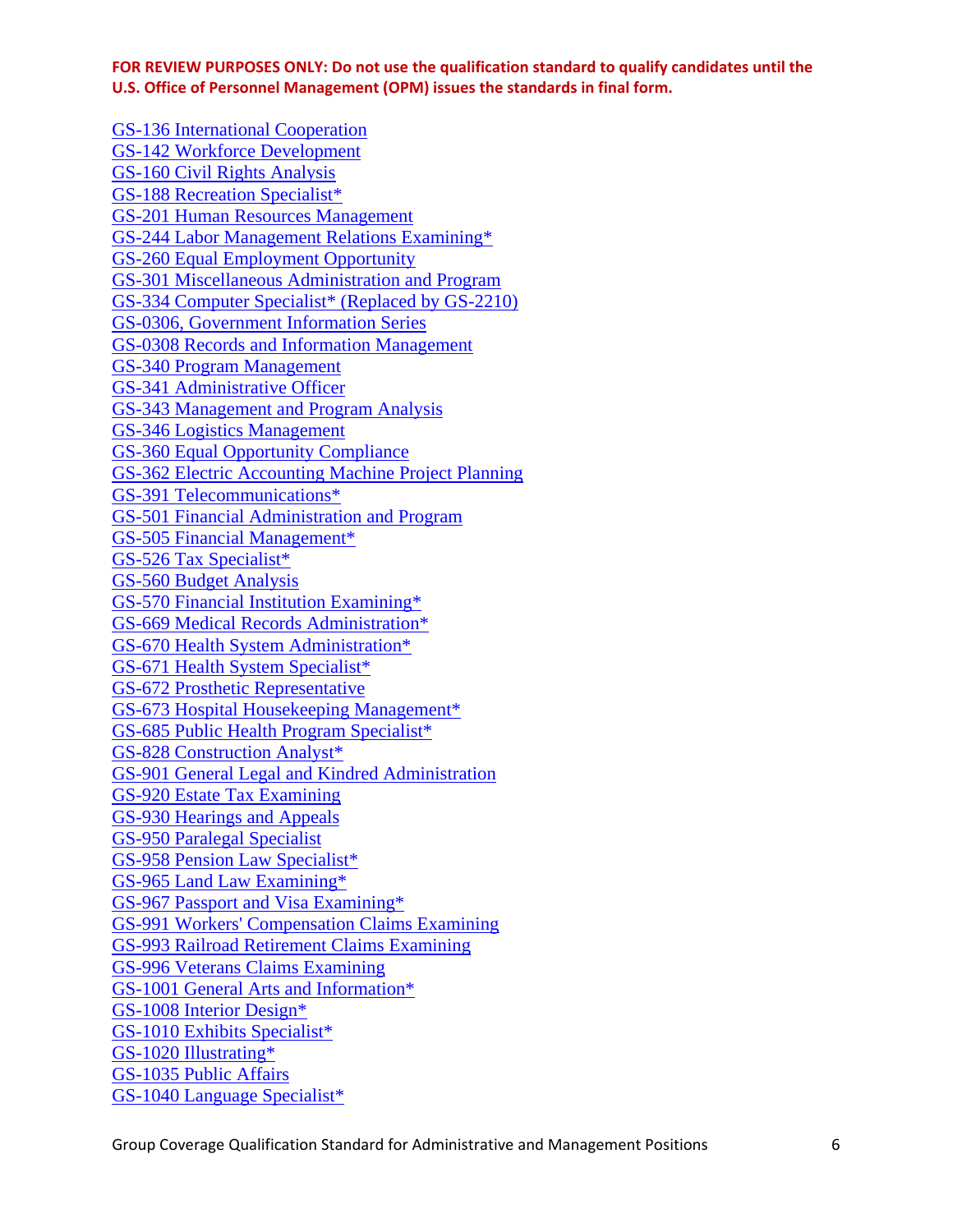[GS-1051 Music Specialist\\*](https://www.opm.gov/policy-data-oversight/classification-qualifications/general-schedule-qualification-standards/1000/music-specialist-series-1051/) [GS-1054 Theater Specialist\\*](https://www.opm.gov/policy-data-oversight/classification-qualifications/general-schedule-qualification-standards/1000/theater-specialist-series-1054/) [GS-1056 Art Specialist\\*](https://www.opm.gov/policy-data-oversight/classification-qualifications/general-schedule-qualification-standards/1000/art-specialist-series-1056/) [GS-1071 Audiovisual Production](https://www.opm.gov/policy-data-oversight/classification-qualifications/general-schedule-qualification-standards/1000/audiovisual-production-series-1071/)[\\*](#page-7-0) [GS-1082 Writing and Editing](https://www.opm.gov/policy-data-oversight/classification-qualifications/general-schedule-qualification-standards/1000/writing-and-editing-series-1082/) [GS-1083 Technical Writing and Editing\\*](https://www.opm.gov/policy-data-oversight/classification-qualifications/general-schedule-qualification-standards/1000/technical-writing-and-editing-series-1083/) [GS-1084 Visual Information\\*](https://www.opm.gov/policy-data-oversight/classification-qualifications/general-schedule-qualification-standards/1000/visual-information-series-1084/) [GS-1101 General Business and Industry\\*](https://www.opm.gov/policy-data-oversight/classification-qualifications/general-schedule-qualification-standards/1100/general-business-and-industry-series-1101b/) [GS-1103 Industrial Property Management](https://www.opm.gov/policy-data-oversight/classification-qualifications/general-schedule-qualification-standards/1100/industrial-property-management-series-1103/)[\\*](#page-7-0) [GS-1104 Property Disposal](https://www.opm.gov/policy-data-oversight/classification-qualifications/general-schedule-qualification-standards/1100/property-disposal-series-1104/) [GS 1109 Grants Management](https://www.opm.gov/policy-data-oversight/classification-qualifications/general-schedule-qualification-standards/1100/grants-management-series-1109/) [GS-1130 Public Utilities Specialist](https://www.opm.gov/policy-data-oversight/classification-qualifications/general-schedule-qualification-standards/1100/public-utilities-specialist-series-1130/) [GS-1140 Trade Specialist\\*](https://www.opm.gov/policy-data-oversight/classification-qualifications/general-schedule-qualification-standards/1100/trade-specialist-series-1140a/) [GS-1144 Commissary Store Management](https://www.opm.gov/policy-data-oversight/classification-qualifications/general-schedule-qualification-standards/1100/commissary-management-series-1144/)[\\*](#page-7-0) [GS-1145 Agricultural Program Specialist](https://www.opm.gov/policy-data-oversight/classification-qualifications/general-schedule-qualification-standards/1100/agricultural-program-specialist-series-1145/)[\\*](#page-7-0) [GS-1146 Agricultural Marketing\\*](https://www.opm.gov/policy-data-oversight/classification-qualifications/general-schedule-qualification-standards/1100/agricultural-marketing-series-1146/) [GS-1147 Agricultural Market Reporting](https://www.opm.gov/policy-data-oversight/classification-qualifications/general-schedule-qualification-standards/1100/agricultural-market-reporting-series-1147/) [GS-1150 Industrial Specialist\\*](https://www.opm.gov/policy-data-oversight/classification-qualifications/general-schedule-qualification-standards/1100/industrial-specialist-series-1150/) [GS-1160 Financial Analysis](https://www.opm.gov/policy-data-oversight/classification-qualifications/general-schedule-qualification-standards/1100/financial-analysis-series-1160/)[\\*](#page-7-0) [GS-1161 Crop Insurance Administration](https://www.opm.gov/policy-data-oversight/classification-qualifications/general-schedule-qualification-standards/1100/crop-insurance-administration-series-1161/)[\\*](#page-7-0) [GS-1162 Crop Insurance Underwriting\\*](https://www.opm.gov/policy-data-oversight/classification-qualifications/general-schedule-qualification-standards/1100/crop-insurance-underwriting-series-1162/) [GS-1163 Insurance Examining\\*](https://www.opm.gov/policy-data-oversight/classification-qualifications/general-schedule-qualification-standards/1100/insurance-examining-series-1163/) [GS-1165 Loan Specialist\\*](https://www.opm.gov/policy-data-oversight/classification-qualifications/general-schedule-qualification-standards/1100/loan-specialist-series-1165/) [GS-1169 Internal Revenue Officer](https://www.opm.gov/policy-data-oversight/classification-qualifications/general-schedule-qualification-standards/1100/internal-revenue-officer-series-1169/)[\\*](#page-7-0) [GS-1170 Realty](https://www.opm.gov/policy-data-oversight/classification-qualifications/general-schedule-qualification-standards/1100/realty-series-1170/) [GS-1171 Appraising](https://www.opm.gov/policy-data-oversight/classification-qualifications/general-schedule-qualification-standards/1100/appraising-series-1171/) [GS-1173 Housing Management](https://www.opm.gov/policy-data-oversight/classification-qualifications/general-schedule-qualification-standards/1100/housing-management-series-1173/) [GS-1176 Building Management](https://www.opm.gov/policy-data-oversight/classification-qualifications/general-schedule-qualification-standards/1100/building-management-series-1176/) [GS-1361 Navigational Information](https://www.opm.gov/policy-data-oversight/classification-qualifications/general-schedule-qualification-standards/1300/navigational-information-series-1361/)[\\*](#page-7-0) [GS-1397 Document Analysis](https://www.opm.gov/policy-data-oversight/classification-qualifications/general-schedule-qualification-standards/1300/document-analysis-series-1397/)[\\*](#page-7-0) [GS-1421 Archives Specialist](https://www.opm.gov/policy-data-oversight/classification-qualifications/general-schedule-qualification-standards/1400/archives-technician-series-1421b/) [GS-1601 Equipment, Facilities, and Services](https://www.opm.gov/policy-data-oversight/classification-qualifications/general-schedule-qualification-standards/1600/equipment-facilities-and-services-series-1601/) [GS-1630 Cemetery Administration](https://www.opm.gov/policy-data-oversight/classification-qualifications/general-schedule-qualification-standards/1600/cemetery-administration-services-series-1630/) [GS-1640 Facility Management](https://www.opm.gov/policy-data-oversight/classification-qualifications/general-schedule-qualification-standards/1600/facility-operations-services-series-1640/)[\\*](#page-7-0) [GS-1654 Printing Management](https://www.opm.gov/policy-data-oversight/classification-qualifications/general-schedule-qualification-standards/1600/printing-services-series-1654/)[\\*](#page-7-0) [GS-1658 Laundry Operations Services](https://www.opm.gov/policy-data-oversight/classification-qualifications/general-schedule-qualification-standards/1600/laundry-operations-services-series-1658/) [GS-1667 Food Services](https://www.opm.gov/policy-data-oversight/classification-qualifications/general-schedule-qualification-standards/1600/food-services-series-1667/) [GS-1670 Equipment Specialist\\*](https://www.opm.gov/policy-data-oversight/classification-qualifications/general-schedule-qualification-standards/1600/equipment-services-series-1670/) [GS-1702 Education and Training Technician](https://www.opm.gov/policy-data-oversight/classification-qualifications/general-schedule-qualification-standards/1700/education-and-training-technician-series-1702-two-grade-interval-positions/) [GS-1712 Training Instruction](https://www.opm.gov/policy-data-oversight/classification-qualifications/general-schedule-qualification-standards/1700/training-instruction-series-1712/)[\\*](#page-7-0) [GS-1715 Vocational Rehabilitation\\*](https://www.opm.gov/policy-data-oversight/classification-qualifications/general-schedule-qualification-standards/1700/vocational-rehabilitation-series-1715/) [GS-1801 General Inspection, Investigation, Enforcement, and Compliance Series\\*](https://www.opm.gov/policy-data-oversight/classification-qualifications/general-schedule-qualification-standards/1800/general-inspection-investigation-enforcement-and-compliance-series-1801/) [GS-1805 Investigative Analysis Series](https://www.opm.gov/policy-data-oversight/classification-qualifications/general-schedule-qualification-standards/1800/investigative-analysis-series-1805/) [GS-1810 General Investigation](https://www.opm.gov/policy-data-oversight/classification-qualifications/general-schedule-qualification-standards/1800/general-investigation-series-1810/) [GS-1811 Criminal Investigation](https://www.opm.gov/policy-data-oversight/classification-qualifications/general-schedule-qualification-standards/1800/criminal-investigation-series-1811/)[\\*](#page-7-0) [GS-1849 Wage and Hour Investigation Series\\*](https://www.opm.gov/policy-data-oversight/classification-qualifications/general-schedule-qualification-standards/1800/wage-and-hour-investigation-series-1849/)